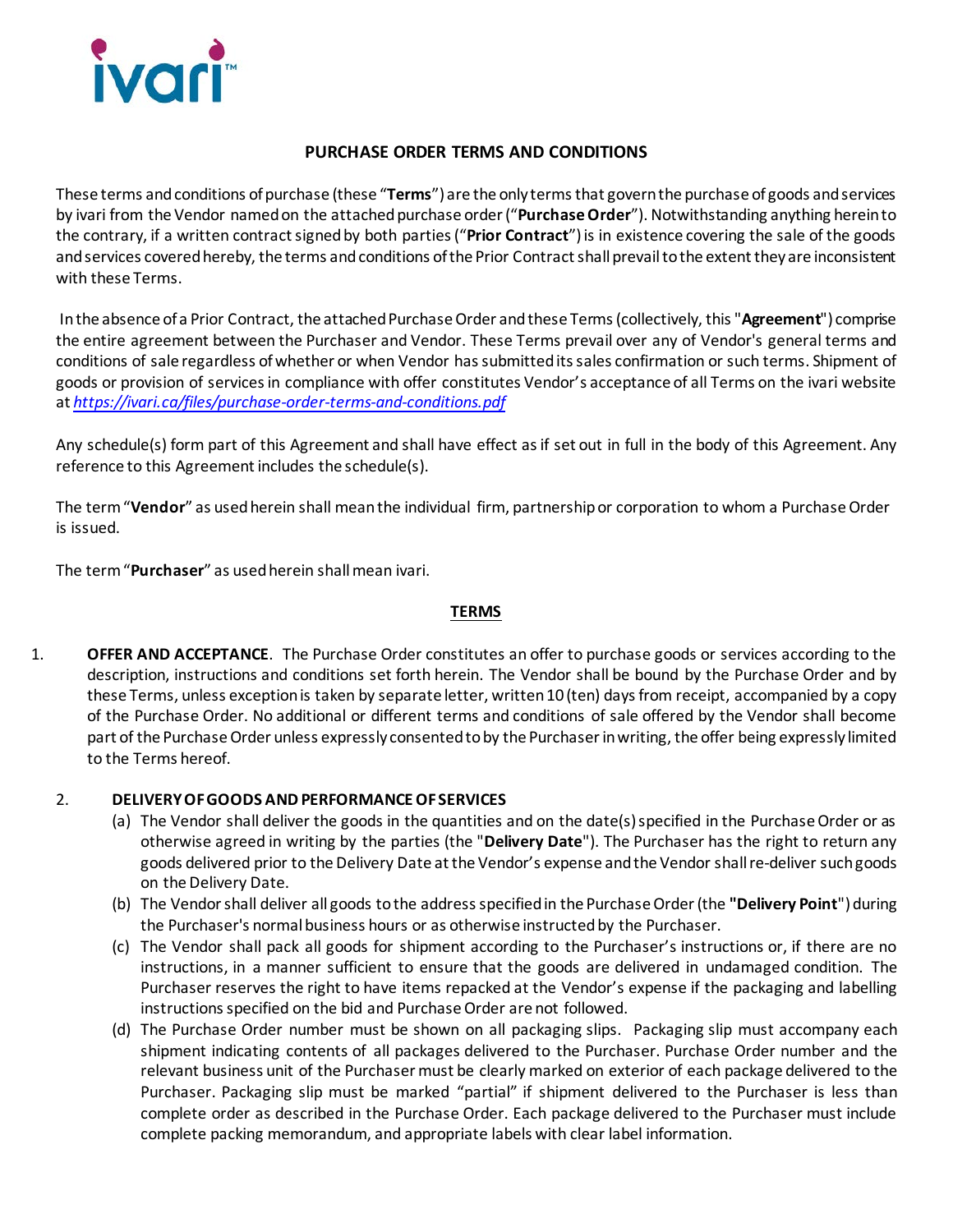

- (e) The Vendor must provide the Purchaser prior written notice if it requires the Purchaser to return any packaging material. Any return of such packaging material shall be made at the Vendor's risk of loss and expense.
- (f) The Vendor shall provide the services to the Purchaser as described and in accordance with the Purchase Order and in accordance with these Terms.
- (g) The Vendor acknowledges that time is of the essence with respect to the Vendor's obligations hereunder and the timely delivery of the goods and services, including all performance dates, timetables, project milestones and other requirements in this Agreement.
- 3. **TITLE AND RISK OF LOSS.** Title and risk of loss passes to the Purchaser upon delivery of the goods at the Delivery Point. The Vendor bears all risk of loss or damage to the goods until delivery of the goods to the Delivery Point. However, this is subject to rejections by the Purchaser under Section 5 (Rejections) set out below.
- 4. **TERMINATION OR CANCELLATION**. Purchaser may terminate or cancel the PurchaseOrder in whole or in part at any time with or without cause. Termination shall be without prejudice to any claims, which one party may have against the other for work performed and goods supplied up to date of cancellation.
- 5. **REJECTIONS.** If any of the goods are found at any time to be defective in material or workmanship, or otherwise not in conformity with the requirements of this Purchase Order, the Purchaser, in addition to any other right which it may have under warranties or otherwise, shall have the right to reject and return such goods which are not to be replaced without suitable written authorization from the Purchaser. If the Purchaser requires replacement of the goods, the Vendor shall, at its expense, promptly within Seven (7) days replace the non-conforming or defective goods and pay for all related expenses, including, but not limited to, transportation charges for the return of the defective goods and the delivery of replacement goods.
- 6. **PURCHASER'S PROPERTY.** Unless otherwise agreed to in writing, all materials such as for example, negatives, artwork, models, samples, specifications, drawing, etc. used by the Vendor in connection with the printing of materials for Purchaser, whether initially provided by Vendor or by Purchaser, made by Vendor, or made on Vendor's behalf, shall be considered the property of the Purchaser and shall be returned to the Purchaser when requested, reasonable wear and tear excepted. While in the Vendor's custody or control, such materials shall be held at the Vendor's risk and shall be kept insured by the Vendor at the Vendor's expense in an amount equal to the replacement cost with loss payable to the Purchaser.
- 7. **ASSIGNMENT**. Assignment or subcontracting of this Purchase Order or any interest therein or any payment due or to become due thereunder, without the prior written consent of the Purchaser, shall be null and void. No assignment or delegation shall relieve the Vendor of any of its obligations hereunder. The Purchaser may at any time assign or transfer any or all of its rights or obligations under this Agreement without the Vendor's prior written consent
- 8. **GOVERNING LAW AND CHOICE OF FORUM**. This Agreement shall be construed and the legal relations between Purchaser and Vendor shall be determined in accordance with the laws of Ontario and Canada, as applicable. Each party attorns to the jurisdiction of the courts of Toronto, Ontario and agrees not to contest their connection or convenience.

### 9. **CONFIDENTIALITY**.

(a) Notwithstanding anything herein to the contrary, this Agreement shall be subject to and governed by the terms of the Confidentiality and Non-Disclosure Agreement set out in Schedule A of this Agreement.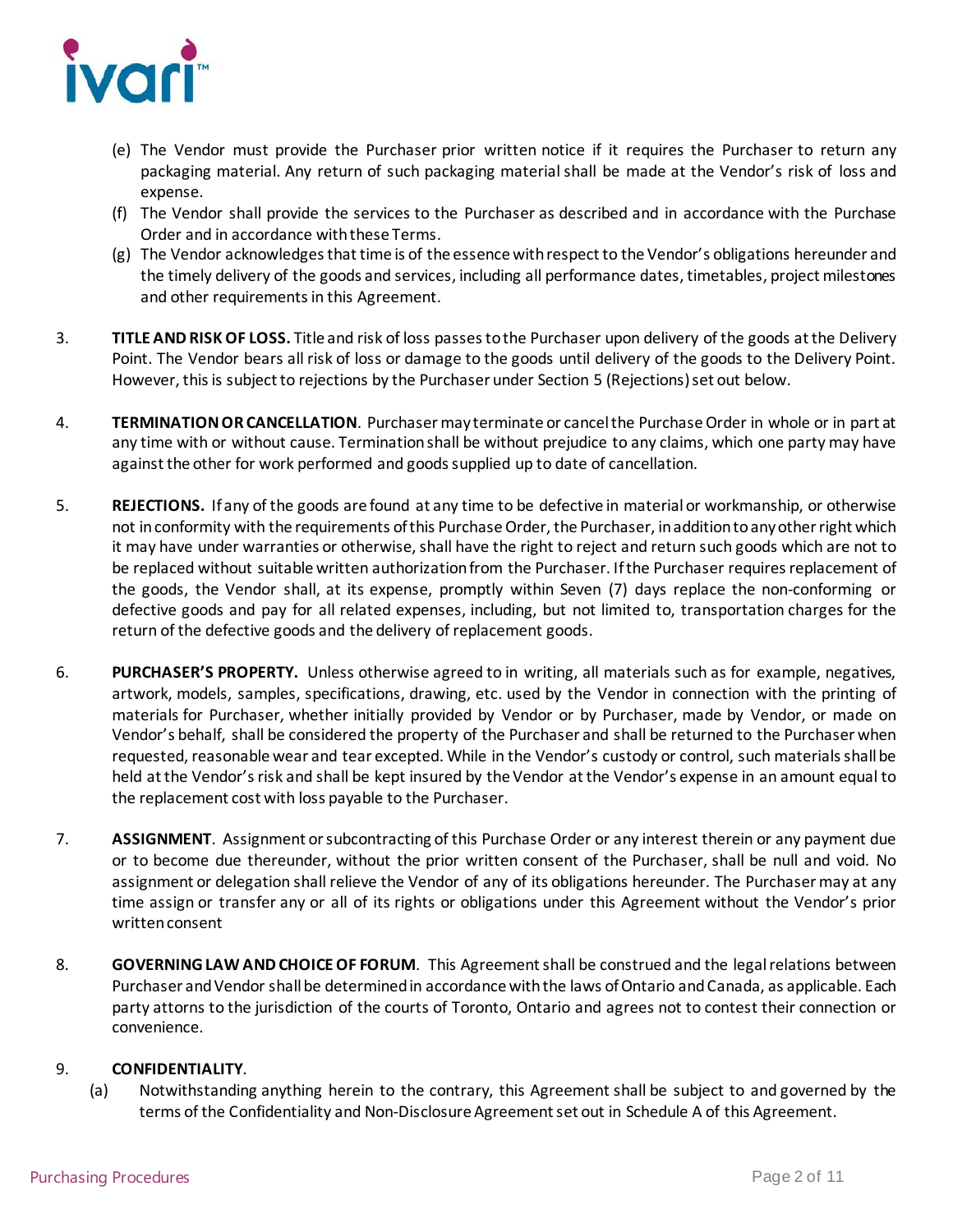

- (b) If a written confidentiality and non-disclose agreement signed by both parties ("**Prior NDA**") is in existence, the terms and conditions of such Prior NDA shall prevail to the extent they are inconsistent with the confidentiality and non-disclosure agreement set out in Schedule A of this Agreement.
- 10. **NON-DISCLOSURE**. Any and all information regarding the goods or services outlined in this Agreement is proprietary information of the Purchaser. The Vendor upon receiving this Purchase Order shall maintain the confidentiality of the information contained therein or subsequently provided.
- 11. **PATENTS AND COPYRIGHTS**. In the event any goods sold and delivered hereunder shall be covered by any patent, copyright, or similar intellectual property right, or any application thereof, the Vendor shall warrant compliance with all laws and licences and agrees to indemnify and save harmless the Purchaser from any and all loss, cost or expense on account of any and all claims, suits, or judgements arising in any way from the possession, use, purchase or sale of such goods in violation of rights under such patent, copyright or application.
- 12. **USE OF NAME**. Vendor agrees not to use the name or logo of the Purchaser or its affiliates or to quote the opinion of any of the Purchaser's employees or independent contractors in any advertising without obtaining the prior written consent of the Purchaser.
- 13. **COMPLIANCE WITH LAW.** Vendor warrants that no law or regulation or court ruling of Canada or a Province or a Territory thereof, has been violated in the manufacture, procurement or sale of any of the goods furnished, work performed, or service rendered pursuant to any Purchase Order. The Vendor shall maintain in effect all the licences, permissions, authorizations, consents, and permits that it needs to carry out its obligations under this Agreement. The Vendor assumes all responsibility for shipments of goods requiring any government import clearance.
- 14. **DELIVERY DELAY.** In the event, the Vendor, for any reason, cannot comply with the Purchaser's delivery schedule provided in the Purchaser Order, the Vendor must immediately inform the Purchaser and the Purchaser may, at its option, either approve a revised delivery schedule or terminate this Agreement by providing written notice to the Vendor without any liability to the Purchaser. In the event of such termination by the Purchaser, the Vendor shall indemnify the Purchaser against any losses, claims, damages, and reasonable costs and expenses directly attributable to Vendor's failure to comply with the deliver schedule provided in the Purchase Order.
- 15. **COMPLIANCE WITH TERMS.** Purchaser may at any time insist upon strict compliance with these Terms notwithstanding any previous custom, practice or course of dealing to the contrary.
- 16. **PRICE.** The price of the goods and services is the price stated in the Purchase Order (the "**Price**"). No increase in the Price is effective, whether due to increased material, labour, or transportation costs or otherwise, without the prior written consent of the Purchaser. Vendor must verify prices before acceptance of the Purchase Order. All prices stated in the Purchase Order will be in Canadian dollars unless otherwise indicated.
- 17. **PAYMENT TERMS**. Vendor must forward a separate invoice for each Purchase Order showing Sales Tax, GST/HST and shipping charge, if any, separately, together with the net amount of such invoice. The Purchase Order number must be shown on all invoices. Invoices showing shipping charge, other than parcel post, must be accompanied by copy of freight bill. Payment for the goods or services covered by this Agreement shall be made NET THIRTY (30) days following delivery of goods and/or services together with receipt of an invoice by the Purchaser, including an itemized record of the goods and/or services delivered, except for any amounts disputed by the Purchaser in good faith. All payments hereunder must be in Canadian Dollars unless otherwise indicated. In the event of a payment dispute, the process set out in Section 24 *(Dispute Resolution)*set out below shall be followed.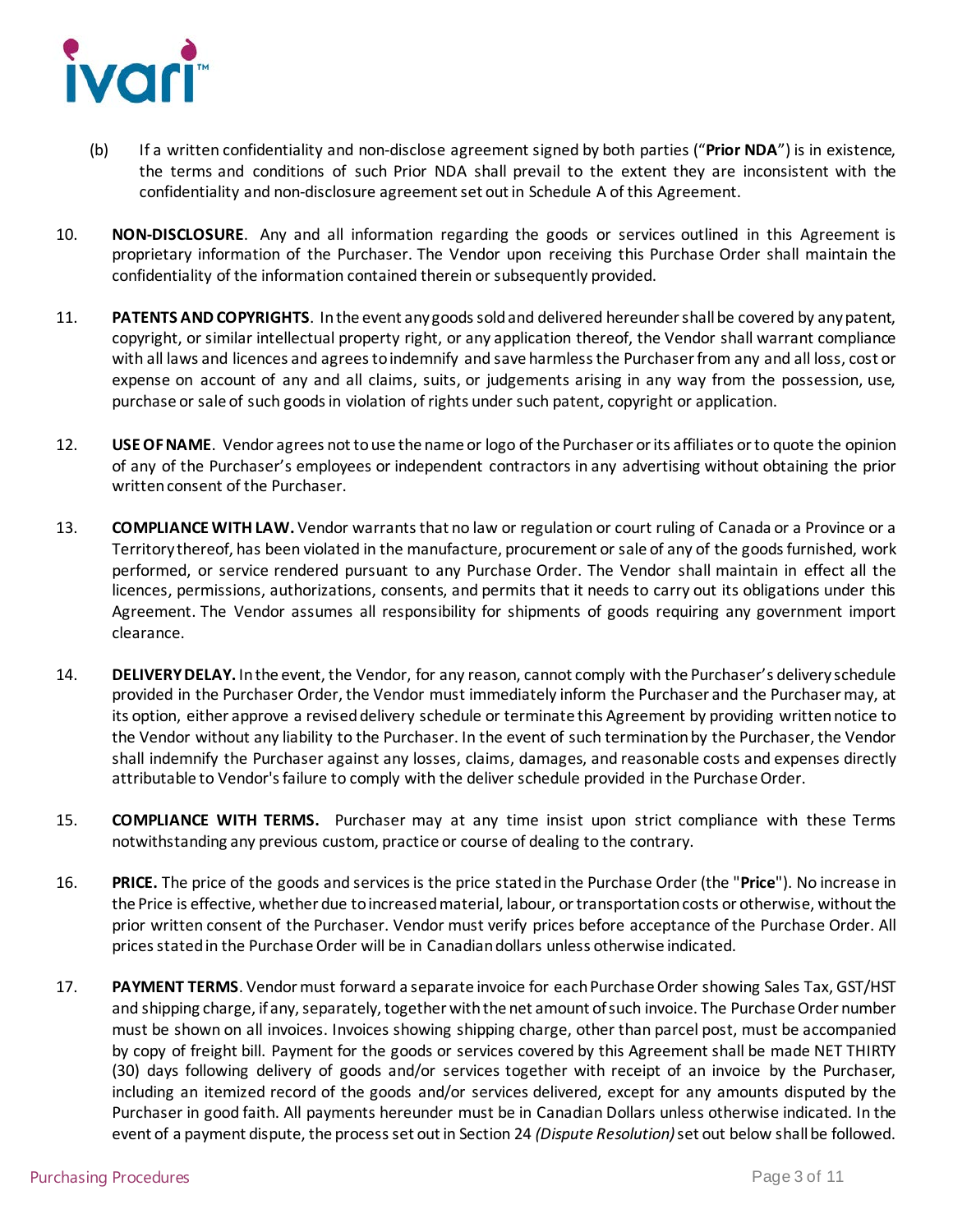

18. **CHANGE ORDERS.** The Purchasermay at any time, by written instructions and/or drawings issued to the Vendor (each a "**Change Order**"), order changes to the goods and/or services stated in the Purchase Order. The Vendor shall within Five [5] days of receipt of a Change Order submit to the Purchaser a firm cost proposal for the Change Order. If the Purchaser accepts such cost proposal, the Vendor shall proceed with the changed goods and/or services subject to the cost proposal and the terms and conditions of this Agreement. The Vendor acknowledges that a Change Order may or may not entitle the Vendor to an adjustment in the Vendor's compensation or the performance deadlines under this Agreement.

### 19. **CONDITIONS AND WARRANTIES.**

- (a) The Vendor covenants and warrants to the Purchaser that for a period of Twelve (12) months from the Delivery Date, all goods will:
	- (i) be free from any defects in workmanship, material, and design.
	- (ii) conform to applicable specifications, drawings, designs, samples, and other requirementsspecified by the Purchaser.
	- (iii) be fit for their intended purpose and operate as intended.
	- (iv) be merchantable.
	- (v) be free and clear of all liens, security interests, or other encumbrances.
	- (vi) not infringe or misappropriate any third party's patent or other intellectual property rights; and
	- (vii) These warranties survive any delivery, inspection, acceptance, or payment of or for the goods by Purchaser.
	- (b) The Vendor warrants to the Purchaser that it shall perform the services using personnel of required skill, experience, and qualifications and in a professional and workmanlike manner in accordance with generally recognized industry standards for similar services and shall devote adequate resources to meet its obligations under this Agreement; and
	- (c) the warranties set forth in this Section 19 are cumulative and in addition to any other warranty provided by law or equity. Any applicable statute of limitations runs from the date of Purchaser's discovery of the noncompliance of the goods or services with the foregoing conditions and warranties. If the Purchaser gives the Vendor notice of noncompliance pursuant to this Section, the Vendor shall, at its own cost and expense, within Seven [7] days (i) replace or repair the defective or non-conforming goods and pay for all related expenses, including, but not limited to, transportation charges for the return of the defective or nonconforming goods to the Vendor and the delivery of repaired or replacement goods to the Purchaser, and, if applicable, (ii) repair or re-perform the applicable services.
- 20. **GENERAL INDEMNIFICATION.** The Vendor shall defend, indemnify and hold harmless the Purchaser and the Purchaser's parent company, its subsidiaries, affiliates, successors or assigns and their respective directors, officers, shareholders and employees and the Purchaser's clients (collectively, "**Indemnitees**") against any and all loss, injury, death, damage, liability, claim, deficiency, action, judgment, interest, award, penalty, fine, cost or expense, including reasonable legal and professional fees and costs, and the cost of enforcing any right to indemnification hereunder and the cost of pursuing any insurance providers (collectively, "**Losses**") relating to, ]arising out of or occurring in connection with the products purchased and/or services availed from the Vendor or Vendor's negligence, misconduct or breach of the Terms. The Vendor shall not enter into any settlement without the Purchaser or Indemnitee's prior written consent.
- 21. **INSURANCE.** Vendorshall, at its own expense, maintain and carry insurance in full force and effect which includes, but is not limited to, commercial general liability (including product liability) in a sum no less than the total value of the Purchase Order and other insurance as is customary for purchase orders of this nature, with financially sound and reputable insurers. Upon the Purchaser's request, the Vendor shall provide the Purchaser with a certificate of insurance from the Vendor'sinsurer evidencing such insurance coverage.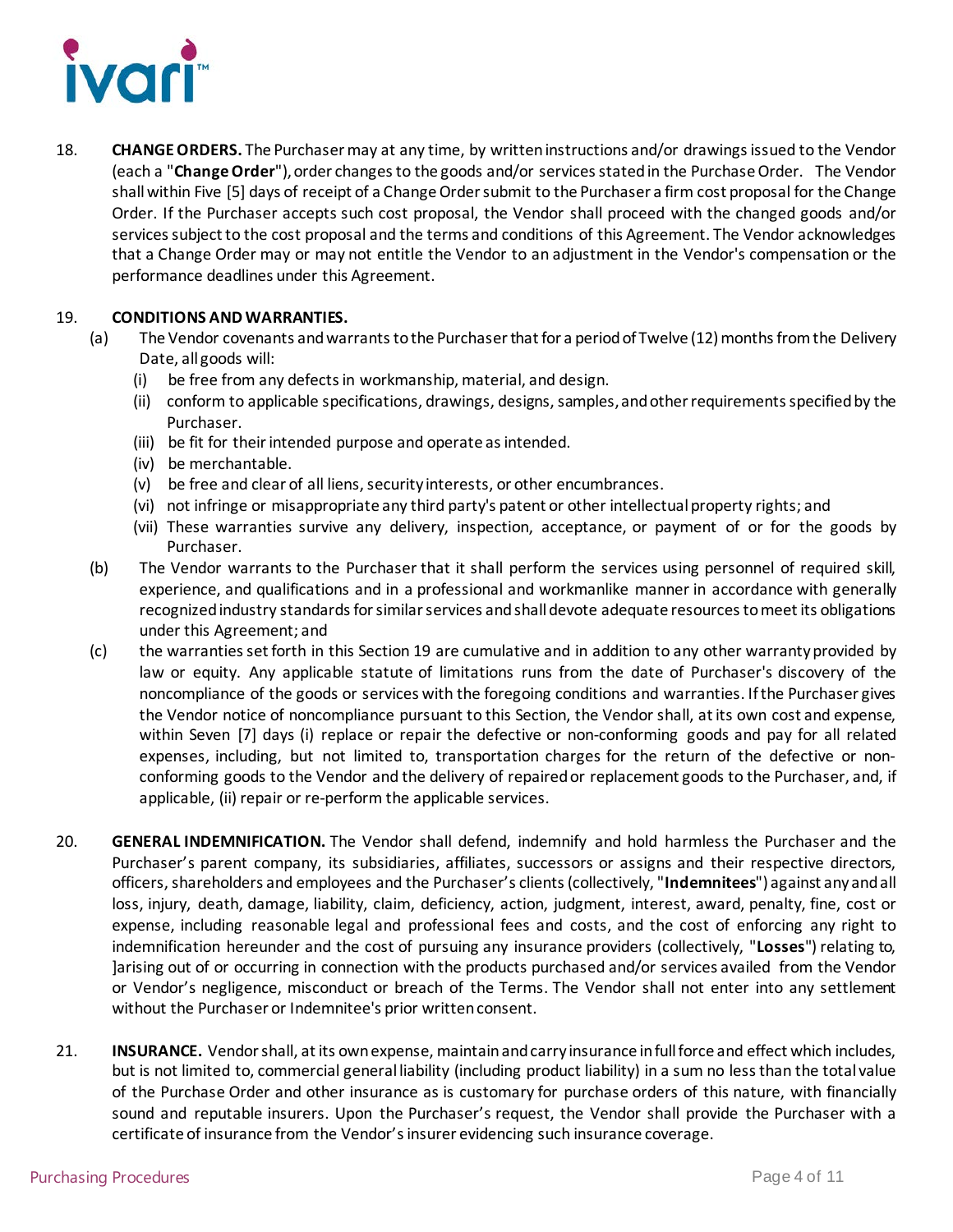

- 22. **AMENDMENT AND MODIFICATION.** No change to this Purchase Order is binding upon the Purchaser unless it is in writing, specifically states that it amends this Purchase Order and is signed by an authorized representative of the Purchaser.
- 23. **RELATIONSHIP OF THE PARTIES.** The relationship between the parties is that of independent contractors. Nothing contained in this Agreement shall be construed as creating any agency, partnership, joint venture, or other form of joint enterprise, employment, or fiduciary relationship between the parties, and neither party shall have authority to contract for or bind the other party in any manner whatsoever. No relationship of exclusivity shall be construed from this Agreement.
- 24. **DISPUTE RESOLUTION.** In the event of a payment dispute, the Purchaser shall deliver a written statement to the Vendor no later than Seven (7) days prior to the date such payment is due on the disputed invoice listing all disputed items and providing a reasonably detailed description of each disputed item. Amounts not so disputed are deemed accepted and must be paid, notwithstanding disputes on other items, within the period set forth in Section 17 (Payment Terms). The parties shall seek to resolve all such disputes expeditiously and in good faith. The Vendor shall continue performing its obligations under the PurchaserOrder notwithstanding any such dispute.
- <span id="page-4-0"></span>25. **FORCE MAJEURE.** No party shall be liable or responsible to the other party, nor be deemed to have defaulted under or breached this Agreement, for any failure or delay in fulfilling or performing any term of this Agreement (except for any obligations to make payments to the other party hereunder), when and to the extent such party's ("**Impacted Party**") failure or delay is caused by or results from the following force majeure events ("**Force Majeure Event(s)**"): (a) acts of God; (b) flood, tsunami, fire, earthquake, explosion; (c) epidemics, pandemics, including the 2019 novel coronavirus pandemic (COVID-19), and other potential disaster(s) or catastrophe(s); (d) war, invasion, hostilities (whether war is declared or not), terrorist threats or acts, riot, or other civil unrest; (e) government order, law or actions; (f) embargoes or blockades in effect on or after the date of this Agreement; and (g) national or regional emergency; (h) strikes, lockouts, labour stoppages or slowdowns, labour disputes, or other industrial disturbances; and (i) shortage of adequate power or telecommunications or transportation facilities; and (j) failure of any governmental or public authority to grant a necessary licence or consent; and (k) other similar events beyond the reasonable control of the Impacted Party. The Impacted Party shall give notice within Five (5) Seven (7) days of the Force Majeure Event to the other party, stating the period of time the occurrence is expected to continue. The Impacted Party shall use diligent efforts to end the failure or delay and ensure the effects of such Force Majeure Event are minimized. The Impacted Party shall resume the performance of its obligations as soon as reasonably practicable after the removal of the cause. In the event that the Impacted Party's failure or delay remains uncured for a period of Ten [10] days following written notice given by it under this [Section 2](#page-4-0)5, the other party may thereafter terminate this Agreement upon Seven [7] days' written notice.
- 26. **SEVERABILITY**. If any term or condition of this Purchase Order is invalid, illegalor unenforceable in any jurisdiction, such invalidity, illegality or unenforceability shall not affect any other term or condition of this Purchase Order or invalidate or render unenforceable such term or provision in any other jurisdiction.
- 27. **WAIVER.** No waiver by the Purchaser of any of the provisions of the Purchase Order shall be effective unless explicitly set forth in writing and signed by the Purchaser. No failure to exercise, or delay in exercising, any rights, remedy, power or privilege arising fromthe Purchase Order shall operate or be construed as a waiver thereof, nor shall any single or partial exercise of any right, remedy, power or privilege hereunder preclude any other or further exercise thereof or the exercise of any other right, remedy, power or privilege.
- 28. **SURVIVAL.** Provisions of these Terms which by their nature should apply beyond their terms will remain in force after any termination or expiration of this Agreement including, but not limited to, the following provisions: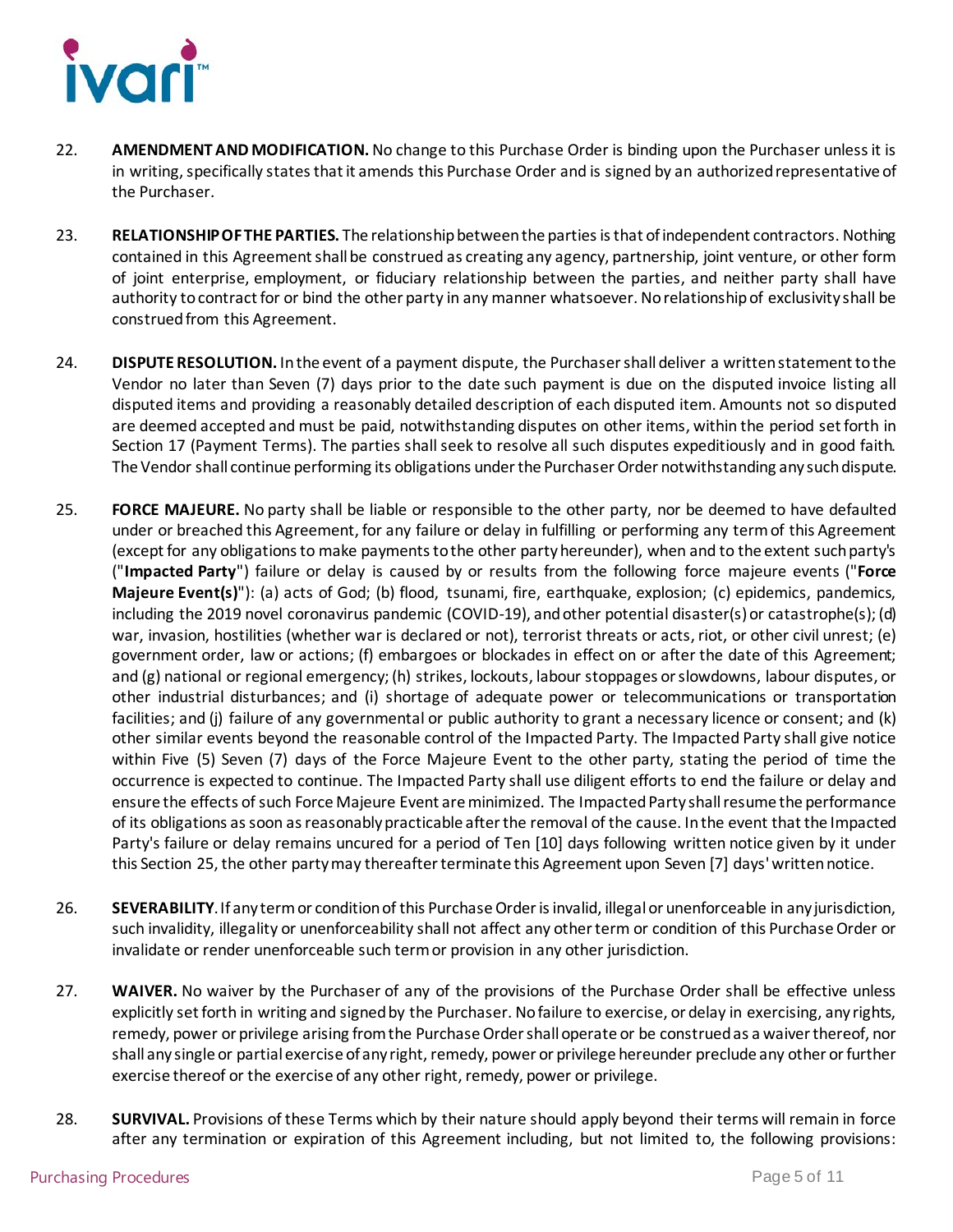

Section 8 *(Governing Law and Choice of Forum),* Section 9 *(Confidentiality),* Section 13 *(Compliance with Laws),* Section 21 *(Insurance)* and this Section 28 *(Survival).*

29. **NOTICES.** Each party shall deliver all notices, requests, consents, claims, demands, waivers and other communications under this Agreement in writing and addressed to the other party at the addresses set forth on the Purchase Order (or to such other address that may be designated by the receiving party from time to time in accordance with this section). Each party shall deliver all notices by personal delivery, nationally recognized overnight courier (with all fees prepaid), or email of a PDF document (with confirmation of transmission) or certified or registered mail (in each case, return receipt requested, postage prepaid). Except as otherwise provided in this Agreement, a notice is effective only (a) upon receipt by the receiving party, and (b) if the party giving the notice has complied with the requirements of this Section.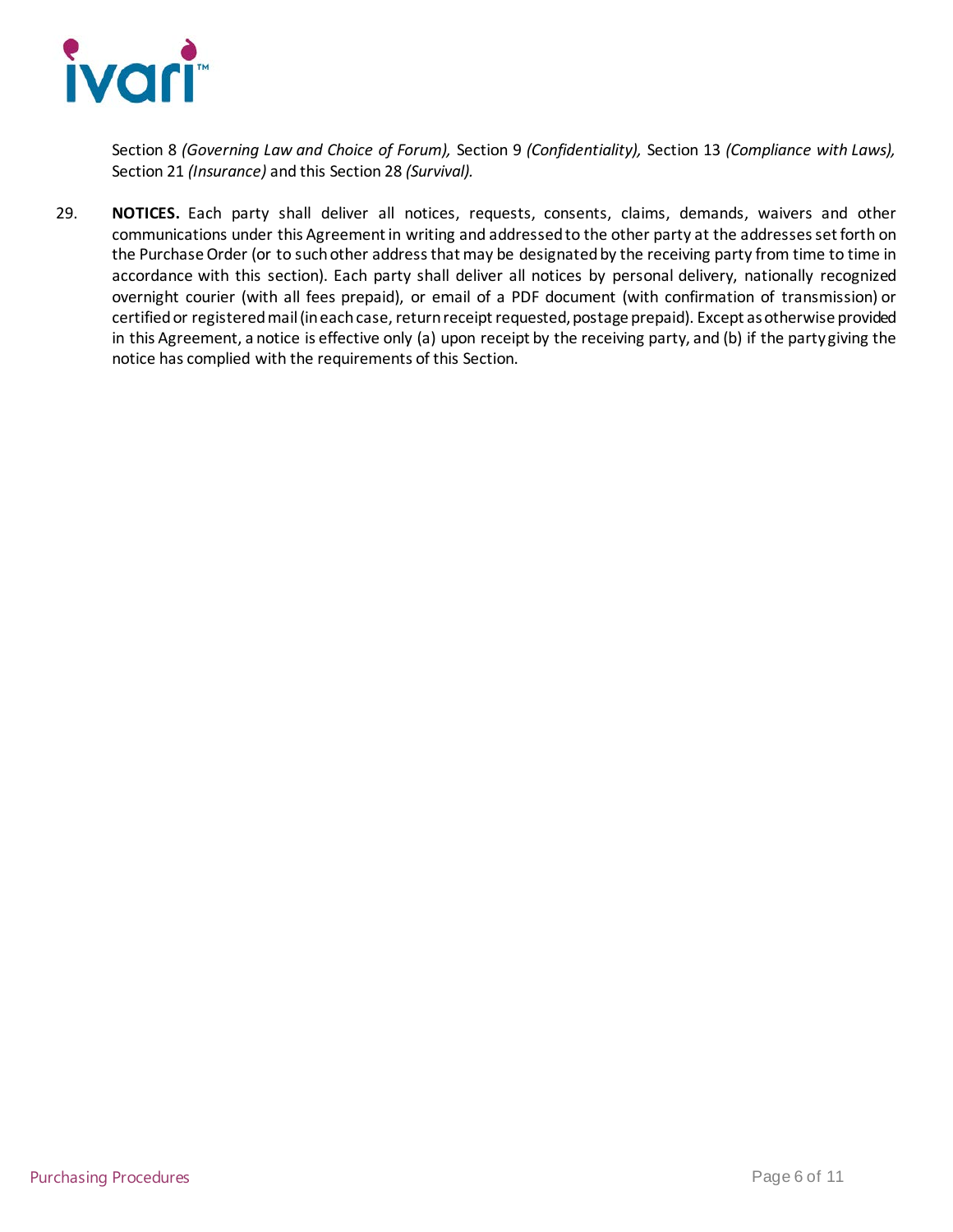

# **SCHEDULE A**

### **CONFIDENTIALITY AND NON-DISCLOSURE AGREEMENT**

This Confidentiality and Non-Disclosure Agreement ("**Agreement**") is by and between:

**ivari***,* an insurance company incorporated under the *Insurance Companies Act* (Canada) with its head office located at 5000 Yonge Street, Toronto, ON, M2N 7E9 ("**ivari**")

and

**full legal name of company**, a [corporation incorporated under / limited liability partnership organized] under the laws of the Province of Ontario, located at full address("**Counterparty**").

#### **WHEREAS:**

- A. To facilitate discussions regarding possible purchase of goods and/or services by ivari from the Counterparty (the "**Purpose**"); and
- B. In connection with the Purpose, the Parties desire to share and exchange certain information that is nonpublic, confidential or proprietary in nature.

**IN CONSIDERATION** of the above and the promises contained herein, *ivari* and Counterparty (hereinafter jointly referred to as the "**Parties**" and individually as "**Party**") hereto, intending to be legally bound, do agree as follows:

**1. Definition of Confidential Information.** For the purposes of this Agreement, Confidential Information shall mean all non-public, confidential or proprietary information about the business of either Party and its affiliates that is disclosed on or after the Effective Date by either Party (the "**Discloser**") to the other Party (the "**Recipient**"), irrespective of whether such information is disclosed in written, oral, graphic or machine readable format and whether received directly or indirectly in conversation with Discloser's employees and/or representatives, and whether or not such information is marked, designated or otherwise identified as "confidential," including, but not limited to, new business, products, methods of doing business, business plans, and other information relating to the business and affairs or ideas or concepts owned by Discloser and/or its affiliates that would reasonably be considered non-public, confidential or proprietary given the nature of the information and the Discloser's business, as well as information about the clients and employees, consultants and contractors of Discloser and its affiliates, that falls within the definition of personal information pursuant to any applicable privacy law or legislation.

**2. Standard of Care.** Recipient agrees not to use any Confidential Information disclosed to it by Discloserfor its own use or for any purpose other than to carry out the Purpose. Recipient agrees and acknowledges that unauthorized disclosure of any Confidential Information could adversely affect the business or financial condition of Discloser. Recipient shall not disclose or permit disclosure of any Confidential Information or any summary or reproduction thereof to third parties or to employees of Recipient, other than directors, officers, employees, consultants and agents of Recipient (its "**Representatives**") who are required to have the information in order to carry out the Purpose. Recipient has had or will have its Representatives who have access to Confidential Information sign a nondisclosure agreement or covenant sufficient to enable it to comply with the terms of this Agreement. Such Representatives shall have no right to further disclose or to otherwise use the Confidential Information without the express prior written authorization of Discloser. Recipient agrees that it shall take reasonable measures to protect the secrecy of and avoid disclosure or use of Confidential Information in order to prevent it from falling into the public domain or the possession of persons other than those persons authorized under this Agreement to have any such information. Such measures shall include, but not be limited to, the highest degree of care that Recipient utilizes to protect its own Confidential Information of a similar nature, which shall be no less than reasonable care. Recipient further agrees to notify Discloser in writing of any actual or suspected misuse, misappropriation or unauthorized disclosure of Confidential Information which may come to Recipient's attention.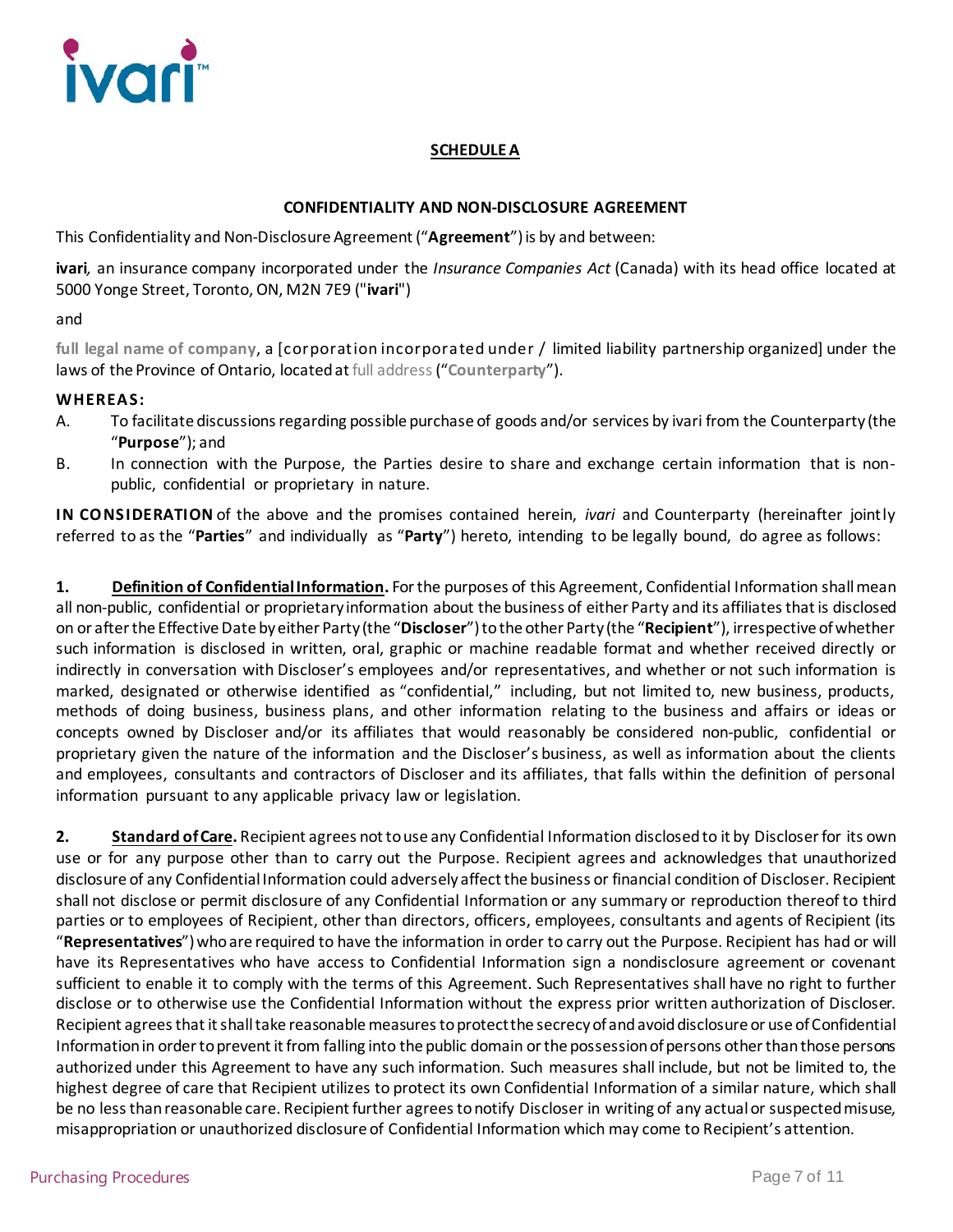

**3. Excluded Information.**Notwithstanding the above, Recipient shall not have liability to Discloser with regard to any Confidential Information, which Recipient can prove:

- (a) at the time of disclosure, is or becomes generally available to and known by the public, other than as a result of its disclosure directly or indirectly by the Recipient or its Representatives in violation of this Agreement;
- (b) is or becomes available to the Recipient or its Representatives from a source other than the Discloser or its Representatives, provided that such source, to the Recipient's knowledge after reasonable inquiry, was not and is not bound by a confidentiality agreement regarding the Discloser or its affiliates, or otherwise prohibited from disclosing such information to the Recipient or its Representatives by a legal, contractual or fiduciary obligation;
- (c) was already known by or in the possession of the Recipient or its Representatives as established by documentary evidence, before being disclosed by or on behalf of the Discloser pursuant to this Agreement; or
- (d) has been or is independently developed by the Recipient or its Representatives as established by documentary evidence, without violating any of its obligations under this Agreement or use of or reference to, in whole or in part, any of the Discloser's Confidential Information.

Confidential Information disclosed under this Agreement shall not be deemed to be within the foregoing exclusions merely because such Confidential Information is included in more general information in the public domain or in Recipient's possession. None of the foregoing exceptions shall apply to any Confidential Information that falls within the definition of personal information pursuant to any applicable privacy law or legislation.

**4. Compelled Disclosure.** Recipient may disclose the Confidential Information as required by law, or in response to a judicial or other statutory order, provided that Recipient:

- (a) discloses only that portion of the Confidential Information that its legal counsel advises is required to be disclosed;
- (b) notifies Discloser as soon as possible unless prohibited by law; and
- (c) provides reasonable cooperation to Discloser in efforts to obtain a protective order, at Discloser's cost.

**5. No Duplication; Destruction.** Recipient agrees, except as otherwise expressly authorized by Discloser, not to make any copies or duplicates of any Confidential Information. Recipient will at Discloser*'s* request return or destroy any materials or documents that have been furnished by Discloser to Recipient in connection with the Purpose, accompanied by all copies of such documentation. All notes, compilations, forecasts, analysis, data, studies or other documents prepared by Recipient or its Representatives based on the Confidential Information will be destroyed and/or permanently erased.

**6. Non-Disclosure of Existence of Purpose.** Without the prior written consent of Discloser, Recipient shall not, and shall direct their Representatives not to, disclose to any person, other than as provided in Section 2:

- (a) the fact that Recipient has received the Confidential Information;
- (b) that discussions or negotiations are taking place concerning the Purpose; or
- (c) any of the terms, conditions, or other facts with respect to the Purpose, including the status of discussions, negotiations, or performance.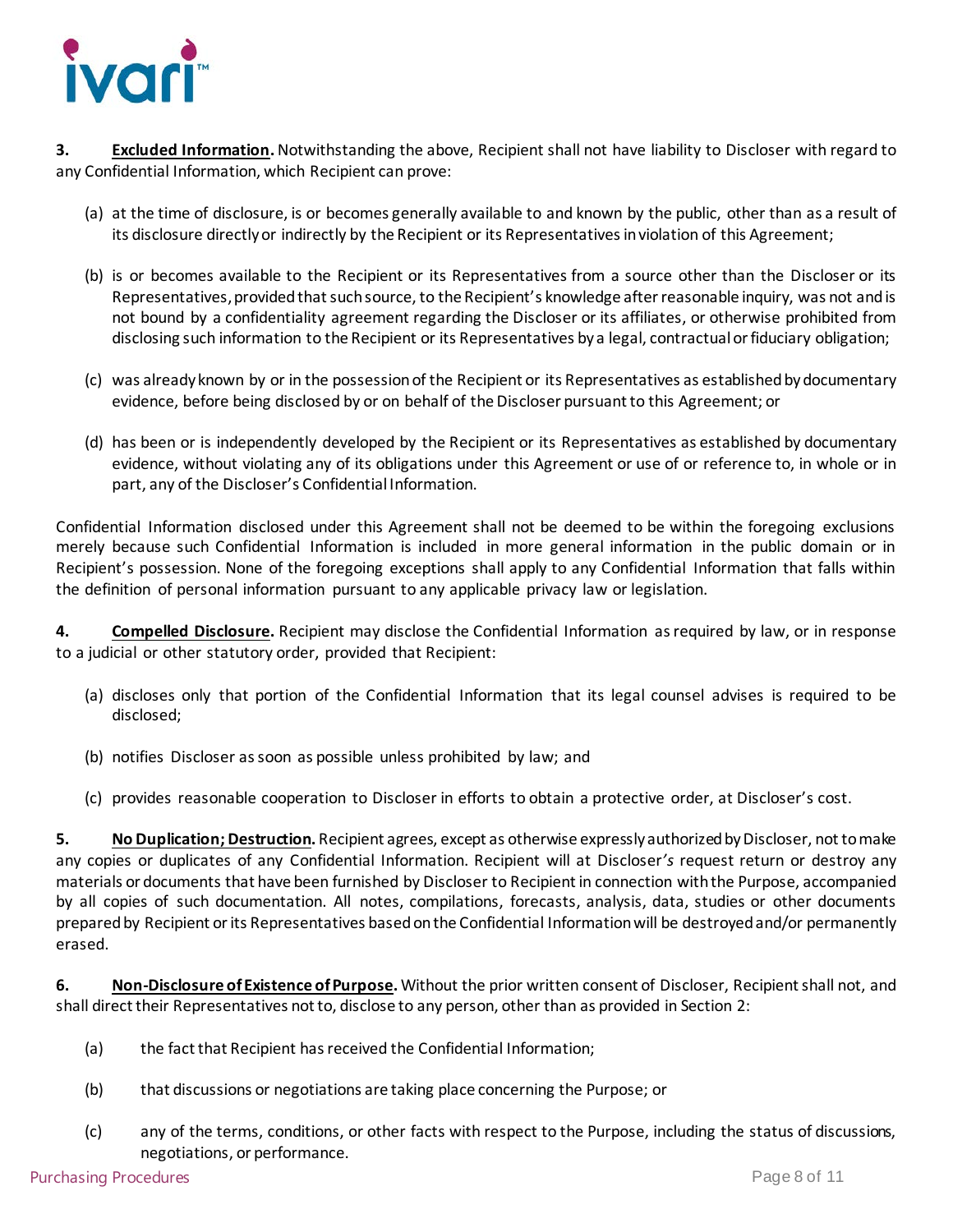

**7. No Rights Granted.** Confidential Information remains the property of Discloser. Nothing shall be construed as granting Recipient any rights or interests in or license or title to any of Discloser's present or future Confidential Information.

**8. No Representations or Warranties.** Discloser makes no representation or warranty as to the accuracy or completeness of the Confidential Information. Nor shall Discloser have any liability arising from its use or for any errors therein or omissions therefrom.

**9. Remedies; Indemnification.** The Parties each agree that the obligations created by this Agreement are necessary and reasonable in order to protect Discloser*,* its affiliates and their respective businesses. Recipient expressly agrees that due to the unique nature of the Confidential Information, monetary damages alone would be inadequate to compensate Discloser and/or its affiliates for any breach of this Agreement. Accordingly, Recipient agrees and acknowledges that any such violation or threatened violation shall cause irreparable injury to Discloser and/or its affiliates and that, in addition to any other remedies that may be available, in law, in equity or otherwise, Discloser shall be entitled:

- (a) to obtain injunctive relief against the threatened breach of this Agreement or the continuation of any such breach by Recipient, without the necessity of proving actual damages, and
- (b) to be indemnified by Recipient from any loss or harm, including but not limited to lawyer's fees, arising out of or in connection with any breach or enforcement of Recipient's obligations under this Agreement or the unauthorized use or disclosure of the Confidential Information.

The rights and remedies under this Agreement are cumulative and are in addition to and not in substitution for any other rights and remedies available at law or in equity or otherwise.

**10. No Waiver of Privilege.** To the extent that any of a Party's Confidential Information includes materials subject to solicitor-client privilege, litigation privilege or similar protections or privileges, that Party and its affiliates do not waive, and shall not be deemed to have waived or diminished, its solicitor-client privilege, litigation privilege or similar protections and privileges as a result of disclosing any of that Party's Confidential Information (including Confidential Information related to pending or threatened litigation) to the other Party or any of its Representatives.

**11. Successors and Assigns.** The terms and conditions of this Agreement shall enure to the benefit of and be binding upon the respective successors and assigns of the Parties, provided that the Confidential Information may not be assigned without the prior written consent of Discloser.

**12. Severability.** If it is found in a final judgment by a court of competent jurisdiction (not subject to further appeal) that any term or provision of this Agreement is invalid or unenforceable, (a) the remaining terms and provisions hereof shall be unimpaired and shall remain in full force and effect, and (b) the Parties shall immediately thereafter replace the invalid or unenforceable provision or term with a term or provision that is valid and enforceable and that comes closest to expressing the intention of such invalid or unenforceable term or provision, and evidence such replacement by written instrument signed by each of them.

**13. Governing Law and Jurisdiction.** This Agreement is governed by the laws of Ontario and the laws of Canada applicable therein, and each Party attorns to the jurisdiction of the courts of Ontario and agrees not to contest their connection or convenience.

Purchasing Procedures Page 9 of 11 **14. Amendment and Waiver.** This Agreement may be amended only by agreement in writing signed by the parties. No failure or delay by either Party in exercising any right, power or privilege under this Agreement shall operate as a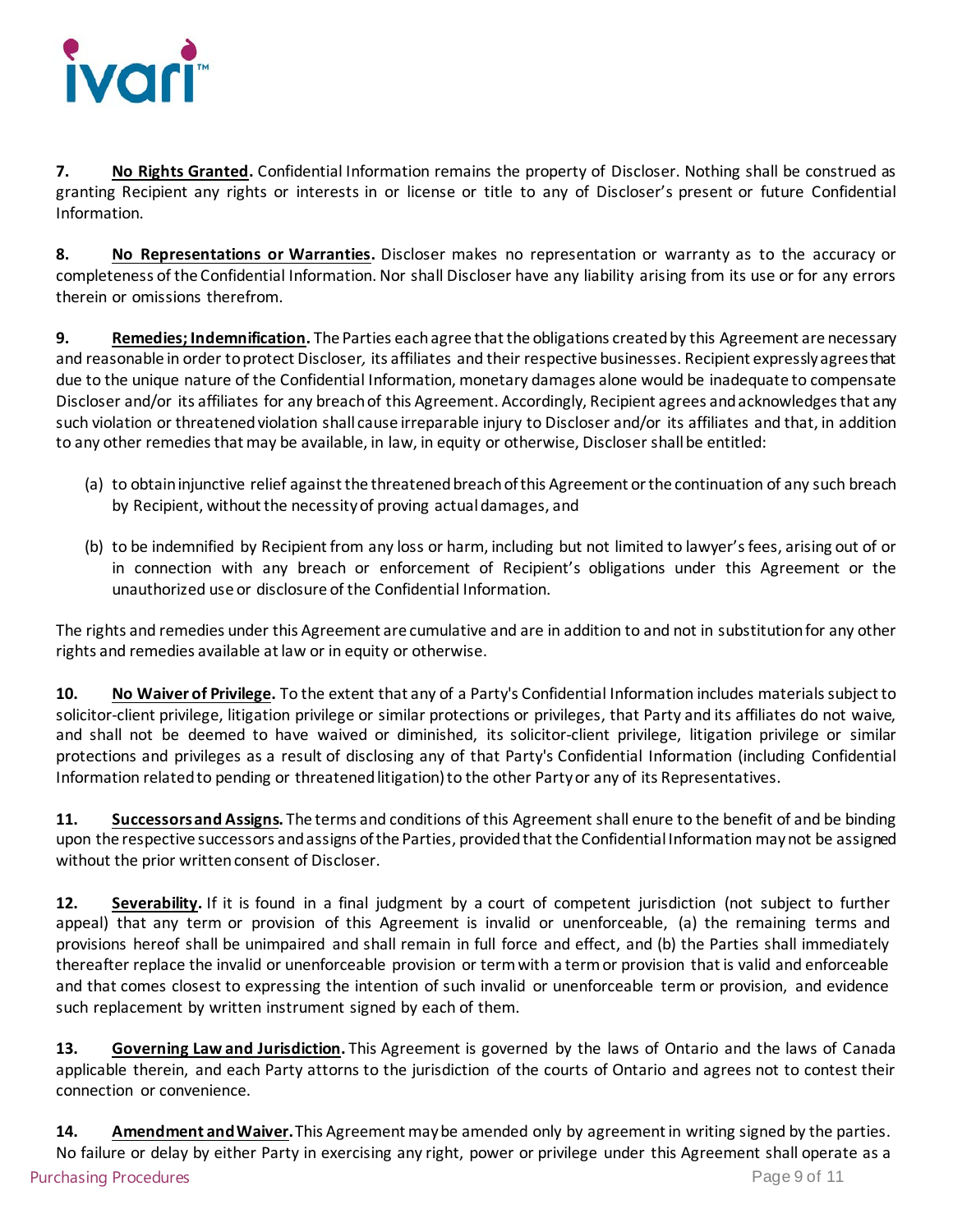

waiver thereof nor shall any single or partial exercise thereof preclude any other or future exercise thereof or the exercise of any other right, power or privilege under this Agreement.

**15. Notice.** Each Party shall deliver all notices, requests, consents, claims, demands, waivers and other communications under this Agreement in writing and addressed to the other Party at the addresses set forth on the first page of this Agreement (or to such other address that may be designated by the receiving party from time to time in accordance with this section). Each Party shall deliver all notices by personal delivery, nationally recognized overnight courier (with all fees prepaid), or email of a PDF document (with confirmation of transmission) or certified or registered mail (in each case, return receipt requested, postage prepaid). Except as otherwise provided in this Agreement, a notice is effective only (a) upon receipt by the receiving party, and (b) if the party giving the notice has complied with the requirements of this Section.

**16. Counterparts.** This Agreement may be executed in one or more counterparts, each of which counterparts, when taken together, shall constitute but one and the same agreement.

**17. Entire Agreement.** This Agreement is the product of both of the Parties hereto, and constitutes the entire agreement between such Parties pertaining to the subject matter hereof.

**18. Term of Agreement.** The terms of this Agreement do not expire.

*(Signatures on the following page.)*